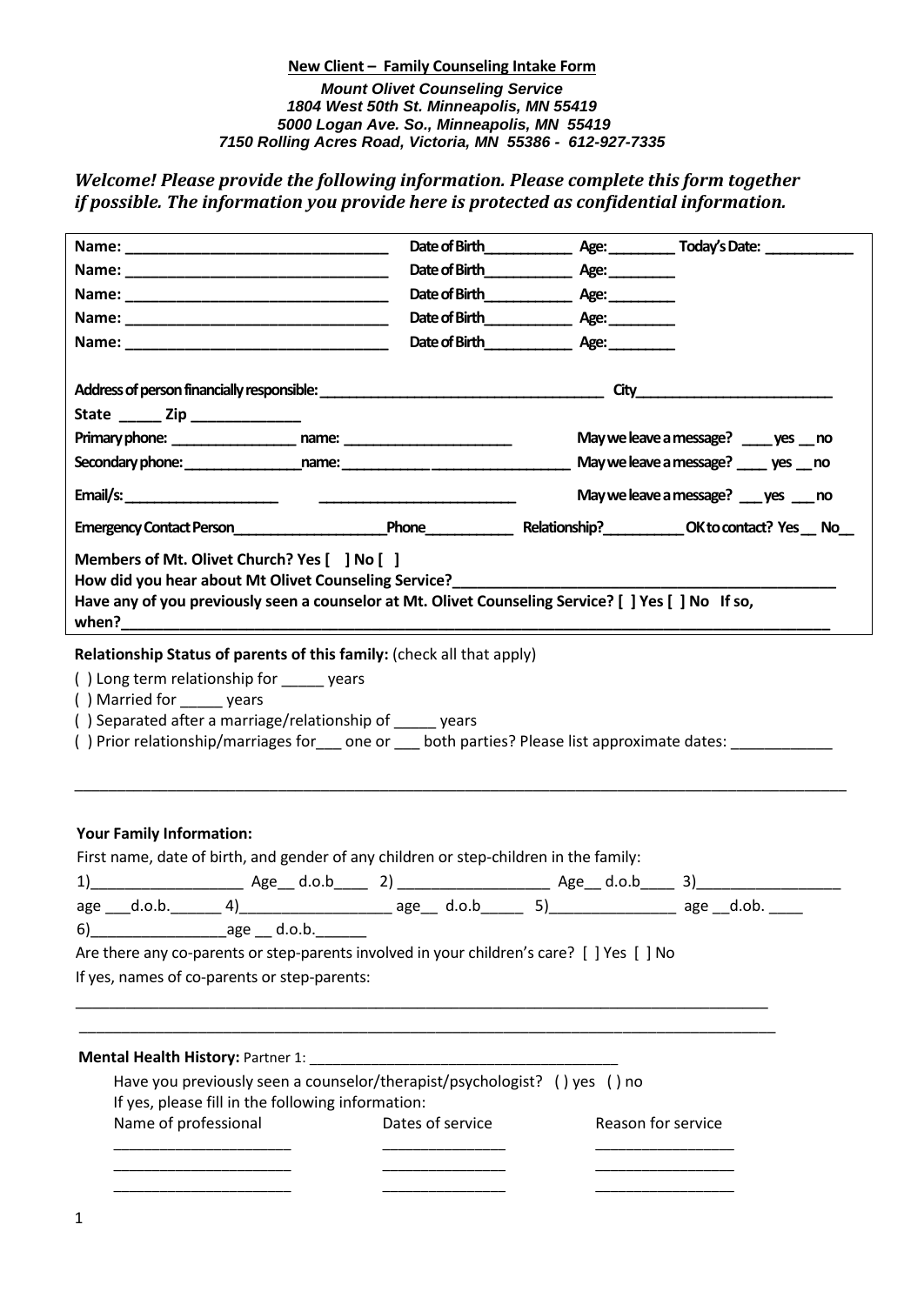# **New Client – Family Counseling Intake Form** *Mount Olivet Counseling Service 1804 West 50th St. Minneapolis, MN 55419 5000 Logan Ave. So., Minneapolis, MN 55419 7150 Rolling Acres Road, Victoria, MN 55386 - 612-927-7335*

| Have you ever been hospitalized for psychiatric reasons?<br>Is there a history of mental illness in your family? |                                                                           | () Yes () No<br>() Yes () No            |  |
|------------------------------------------------------------------------------------------------------------------|---------------------------------------------------------------------------|-----------------------------------------|--|
|                                                                                                                  |                                                                           |                                         |  |
| Mental Health History: Partner 2: ___________                                                                    |                                                                           |                                         |  |
|                                                                                                                  | Have you previously seen a counselor/therapist/psychologist? () yes () no |                                         |  |
| If yes, please fill in the following information:                                                                |                                                                           |                                         |  |
| Name of professional                                                                                             | Dates of service                                                          | Reason for service                      |  |
|                                                                                                                  |                                                                           | <u> 1989 - Johann Barbara, martin a</u> |  |
|                                                                                                                  | _________________________                                                 |                                         |  |
|                                                                                                                  |                                                                           |                                         |  |
| Is there a history of mental illness in your family?                                                             | Have you ever been hospitalized for psychiatric reasons?                  | () Yes () No<br>() Yes () No            |  |
|                                                                                                                  |                                                                           |                                         |  |
|                                                                                                                  |                                                                           |                                         |  |
|                                                                                                                  |                                                                           |                                         |  |
|                                                                                                                  |                                                                           |                                         |  |
|                                                                                                                  | Relevant Mental Health History: Other participating family members:       |                                         |  |
|                                                                                                                  |                                                                           |                                         |  |
| If yes, please fill in the following information:                                                                | Have you previously seen a counselor/therapist/psychologist? () yes () no |                                         |  |
| Name of professional                                                                                             | Dates of service                                                          | Reason for service                      |  |
|                                                                                                                  |                                                                           |                                         |  |
|                                                                                                                  |                                                                           |                                         |  |
|                                                                                                                  | Have you previously seen a counselor/therapist/psychologist? () yes () no |                                         |  |
| If yes, please fill in the following information:                                                                |                                                                           |                                         |  |
| Name of professional                                                                                             | Dates of service                                                          | Reason for service                      |  |
|                                                                                                                  |                                                                           |                                         |  |
|                                                                                                                  |                                                                           |                                         |  |
| Name:                                                                                                            |                                                                           |                                         |  |
| If yes, please fill in the following information:                                                                | Have you previously seen a counselor/therapist/psychologist? () yes () no |                                         |  |
| Name of professional                                                                                             | Dates of service                                                          | Reason for service                      |  |
|                                                                                                                  |                                                                           |                                         |  |
|                                                                                                                  |                                                                           |                                         |  |
|                                                                                                                  |                                                                           |                                         |  |
| Name:                                                                                                            |                                                                           |                                         |  |
| If yes, please fill in the following information:                                                                | Have you previously seen a counselor/therapist/psychologist? () yes () no |                                         |  |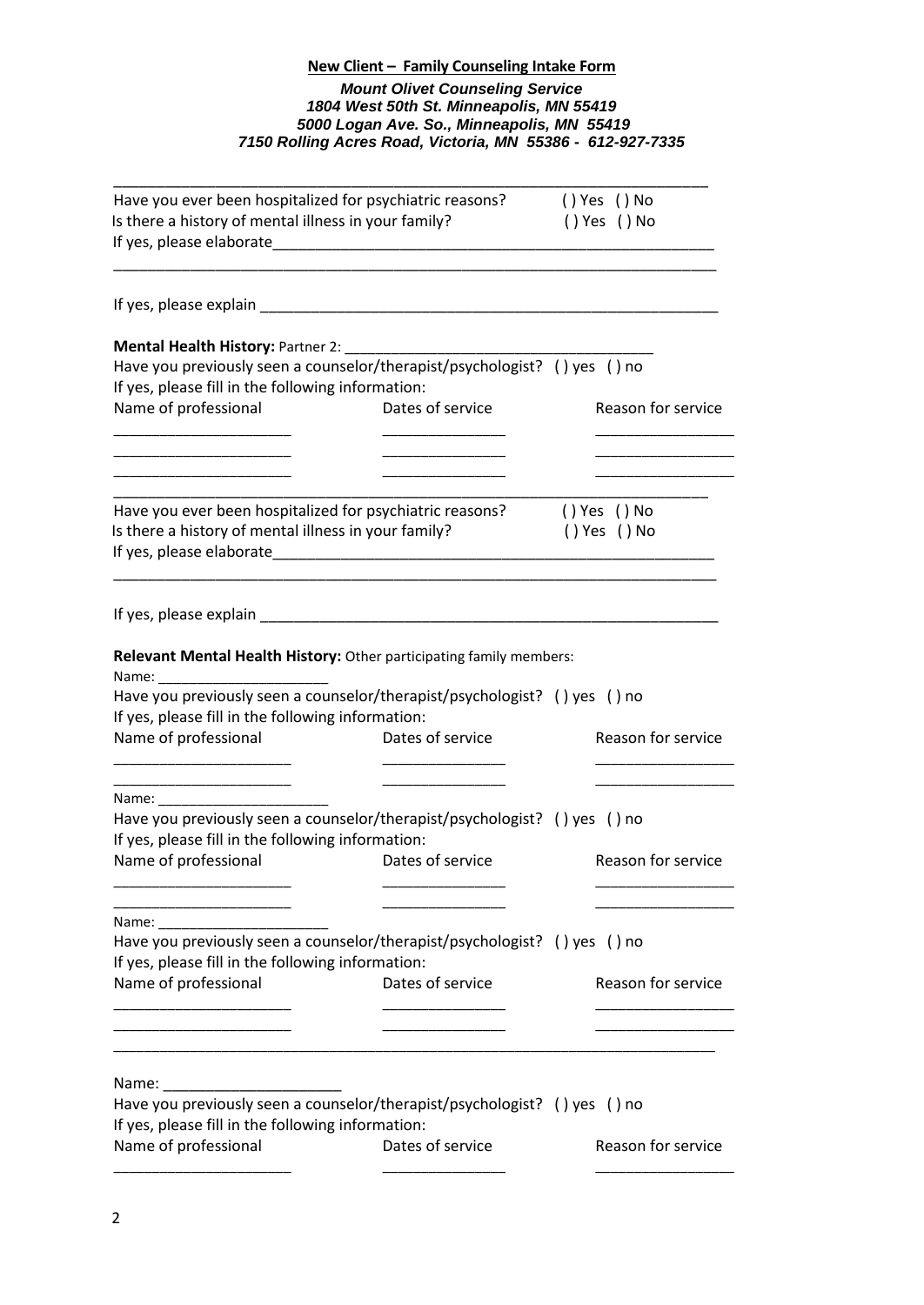# **New Client – Family Counseling Intake Form** *Mount Olivet Counseling Service 1804 West 50th St. Minneapolis, MN 55419 5000 Logan Ave. So., Minneapolis, MN 55419 7150 Rolling Acres Road, Victoria, MN 55386 - 612-927-7335* \_\_\_\_\_\_\_\_\_\_\_\_\_\_\_\_\_\_\_\_\_\_\_ \_\_\_\_\_\_\_\_\_\_\_\_\_\_\_\_ \_\_\_\_\_\_\_\_\_\_\_\_\_\_\_\_\_\_ \_\_\_\_\_\_\_\_\_\_\_\_\_\_\_\_\_\_\_\_\_\_\_ \_\_\_\_\_\_\_\_\_\_\_\_\_\_\_\_ \_\_\_\_\_\_\_\_\_\_\_\_\_\_\_\_\_\_ \_\_\_\_\_\_\_\_\_\_\_\_\_\_\_\_\_\_\_\_\_\_\_\_\_\_\_\_\_\_\_\_\_\_\_\_\_\_\_\_\_\_\_\_\_\_\_\_\_\_\_\_\_\_\_\_\_\_\_\_\_\_\_\_\_\_\_\_\_\_ What is your family's general **faith/spirituality history**? **Significant Cultural History** or issues you feel are important for your therapist to know: \_\_\_\_\_\_\_\_\_\_\_\_\_\_\_\_\_\_\_\_\_\_\_\_\_\_\_\_\_\_\_\_\_\_\_\_\_\_\_\_\_\_\_\_\_\_\_\_\_\_\_\_\_\_\_\_\_\_\_\_\_\_\_\_\_\_\_\_\_\_\_\_\_\_\_\_\_\_\_\_\_\_ **Family/Relationship Strengths:** \_\_\_\_\_\_\_\_\_\_\_\_\_\_\_\_\_\_\_\_\_\_\_\_\_\_\_\_\_\_\_\_\_\_\_\_\_\_\_\_\_\_\_\_\_\_\_\_\_\_\_\_\_\_\_\_\_ \_\_\_\_\_\_\_\_\_\_\_\_\_\_\_\_\_\_\_\_\_\_\_\_\_\_\_\_\_\_\_\_\_\_\_\_\_\_\_\_\_\_\_\_\_\_\_\_\_\_\_\_\_\_\_\_\_\_\_\_\_\_\_\_\_\_\_\_\_\_\_\_\_\_\_\_\_\_\_\_\_\_\_ \_\_\_\_\_\_\_\_\_\_\_\_\_\_\_\_\_\_\_\_\_\_\_\_\_\_\_\_\_\_\_\_\_\_\_\_\_\_\_\_\_\_\_\_\_\_\_\_\_\_\_\_\_\_\_\_\_\_\_\_\_\_\_\_\_\_\_\_\_\_\_\_\_\_\_\_\_\_\_\_\_\_ What kinds of support systems (connections) do you have in your life?\_\_\_\_\_\_\_\_\_\_\_\_\_\_\_\_\_\_\_\_\_\_\_\_\_ \_\_\_\_\_\_\_\_\_\_\_\_\_\_\_\_\_\_\_\_\_\_\_\_\_\_\_\_\_\_\_\_\_\_\_\_\_\_\_\_\_\_\_\_\_\_\_\_\_\_\_\_\_\_\_\_\_\_\_\_\_\_\_\_\_\_\_\_\_\_\_\_\_\_\_\_\_\_\_\_\_\_\_ \_\_\_\_\_\_\_\_\_\_\_\_\_\_\_\_\_\_\_\_\_\_\_\_\_\_\_\_\_\_\_\_\_\_\_\_\_\_\_\_\_\_\_\_\_\_\_\_\_\_\_\_\_\_\_\_\_\_\_\_\_\_\_\_\_\_\_\_\_\_\_\_\_\_\_\_\_\_\_\_\_ What issues challenges your family relationship the most right now, or led to your decision to seek couples/ family counseling? \_\_\_\_\_\_\_\_\_\_\_\_\_\_\_\_\_\_\_\_\_\_\_\_\_\_\_\_\_\_\_\_\_\_\_\_\_\_\_\_\_\_\_\_\_\_\_\_\_\_\_\_\_\_\_\_\_\_ \_\_\_\_\_\_\_\_\_\_\_\_\_\_\_\_\_\_\_\_\_\_\_\_\_\_\_\_\_\_\_\_\_\_\_\_\_\_\_\_\_\_\_\_\_\_\_\_\_\_\_\_\_\_\_\_\_\_\_\_\_\_\_\_\_\_\_\_\_\_\_\_\_\_\_\_\_\_\_\_\_ \_\_\_\_\_\_\_\_\_\_\_\_\_\_\_\_\_\_\_\_\_\_\_\_\_\_\_\_\_\_\_\_\_\_\_\_\_\_\_\_\_\_\_\_\_\_\_\_\_\_\_\_\_\_\_\_\_\_\_\_\_\_\_\_\_\_\_\_\_\_\_\_\_\_\_\_\_\_\_\_\_ What solutions have you tried to cope with these issues? \_\_\_\_\_\_\_\_\_\_\_\_\_\_\_\_\_\_\_\_\_\_\_\_ \_\_\_\_\_\_\_\_\_\_\_\_\_\_\_\_\_\_\_\_\_\_\_\_\_\_\_\_\_\_\_\_\_\_\_\_\_\_\_\_\_\_\_\_\_\_\_\_\_\_\_\_\_\_\_\_\_\_\_\_\_\_\_\_\_\_\_\_\_\_\_\_\_\_\_\_\_\_\_\_\_ \_\_\_\_\_\_\_\_\_\_\_\_\_\_\_\_\_\_\_\_\_\_\_\_\_\_\_\_\_\_\_\_\_\_\_\_\_\_\_\_\_\_\_\_\_\_\_\_\_\_\_\_\_\_\_\_\_\_\_\_\_\_\_\_\_\_\_\_\_\_\_\_\_\_\_\_\_\_\_\_\_ What do you hope to gain from couples/ family counseling (changes sought)? \_\_\_\_\_\_\_\_\_\_\_\_\_\_\_\_\_\_\_\_\_\_\_\_ \_\_\_\_\_\_\_\_\_\_\_\_\_\_\_\_\_\_\_\_\_\_\_\_\_\_\_\_\_\_\_\_\_\_\_\_\_\_\_\_\_\_\_\_\_\_\_\_\_\_\_\_\_\_\_\_\_\_\_\_\_\_\_\_\_\_\_\_\_\_\_\_\_\_\_\_\_\_\_\_\_ \_\_\_\_\_\_\_\_\_\_\_\_\_\_\_\_\_\_\_\_\_\_\_\_\_\_\_\_\_\_\_\_\_\_\_\_\_\_\_\_\_\_\_\_\_\_\_\_\_\_\_\_\_\_\_\_\_\_\_\_\_\_\_\_\_\_\_\_\_\_\_\_\_\_\_\_\_\_\_\_\_ **Legal or Financial Issues:** Please list any that are affecting your family right now, or which have had a significant impact on you in the past?\_\_\_\_\_\_\_\_\_\_\_\_\_\_\_\_\_\_\_\_\_\_\_\_\_\_\_\_\_\_\_\_\_\_\_\_\_\_\_\_\_\_\_\_\_\_\_\_\_\_\_ \_\_\_\_\_\_\_\_\_\_\_\_\_\_\_\_\_\_\_\_\_\_\_\_\_\_\_\_\_\_\_\_\_\_\_\_\_\_\_\_\_\_\_\_\_\_\_\_\_\_\_\_\_\_\_\_\_\_\_\_\_\_\_\_\_\_\_\_\_\_\_\_\_\_\_\_\_\_\_\_\_\_ \_\_\_\_\_\_\_\_\_\_\_\_\_\_\_\_\_\_\_\_\_\_\_\_\_\_\_\_\_\_\_\_\_\_\_\_\_\_\_\_\_\_\_\_\_\_\_\_\_\_\_\_\_\_\_\_\_\_\_\_\_\_\_\_\_\_\_\_\_\_\_\_\_\_\_\_\_\_\_\_\_\_\_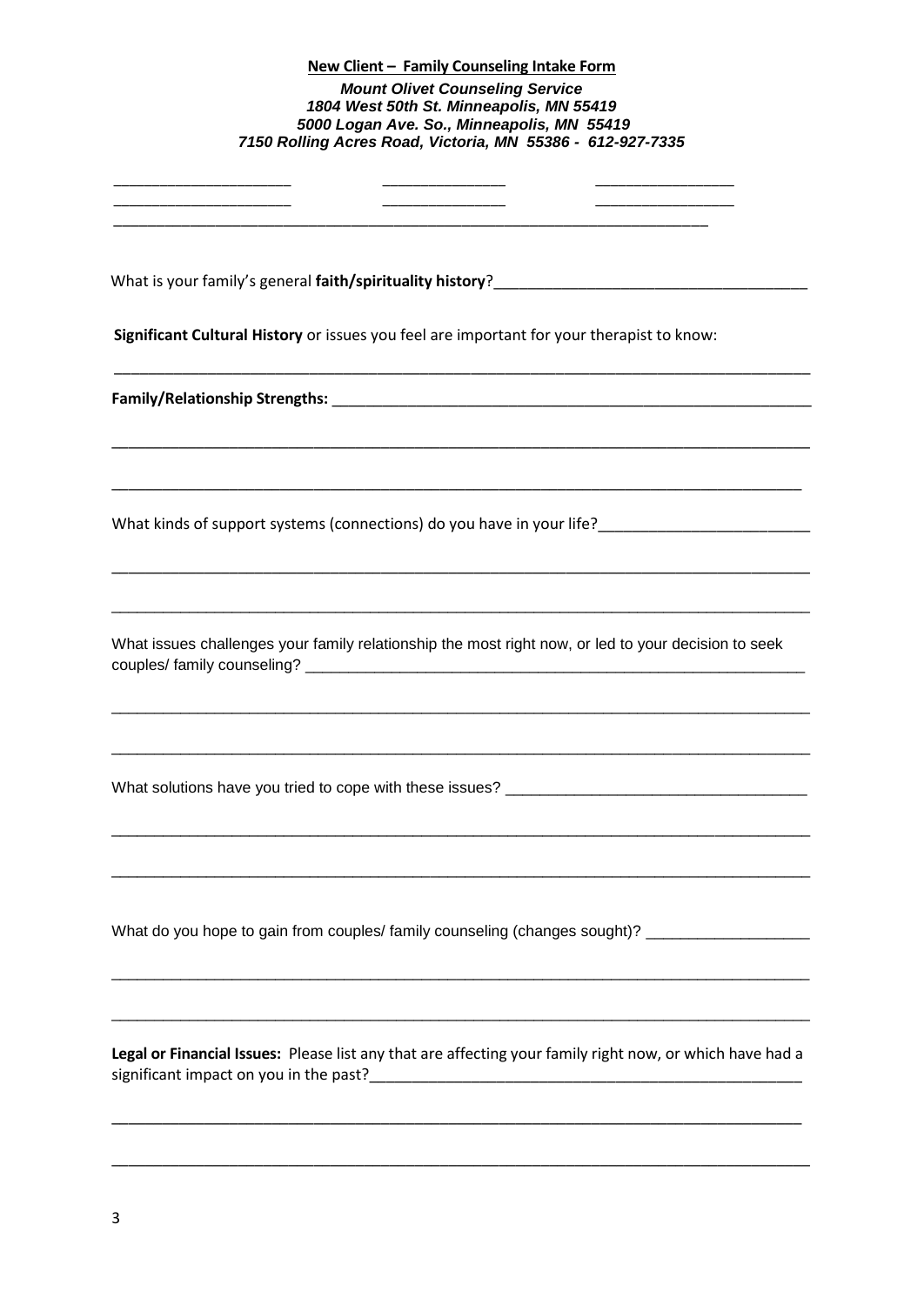# **New Client – Family Counseling Intake Form** *Mount Olivet Counseling Service 1804 West 50th St. Minneapolis, MN 55419 5000 Logan Ave. So., Minneapolis, MN 55419 7150 Rolling Acres Road, Victoria, MN 55386 - 612-927-7335*

# **Family Relationship Concerns:** (Please check any relationship concerns you currently have)

| () Fighting/anger                   | () Traumatic events                        |
|-------------------------------------|--------------------------------------------|
| () Separation/divorce               | () Conflict with relatives and/or friends  |
| () Sexual/gender identity conflicts | () Alcohol use                             |
| () Lack of honesty                  | ) Drug use                                 |
| () Sexual abuse                     | () Other Addictions                        |
| () Educational problems             | () Grief/loss                              |
| () Disagreement about parenting     | () Financial difficulties                  |
| () Blended family issues            | () Disagreement about role of social media |
| () Emotional Abuse                  | () Physical health issues in family        |
| () Mental health concerns in family | Other:                                     |
|                                     |                                            |

# **Is there anything else you think would be helpful for your counselor to know?**

Please read the following information about our program, and sign the last two pages.

\_\_\_\_\_\_\_\_\_\_\_\_\_\_\_\_\_\_\_\_\_\_\_\_\_\_\_\_\_\_\_\_\_\_\_\_\_\_\_\_\_\_\_\_\_\_\_\_\_\_\_\_\_\_\_\_\_\_\_\_\_\_\_\_\_\_\_\_\_\_\_\_\_\_\_

\_\_\_\_\_\_\_\_\_\_\_\_\_\_\_\_\_\_\_\_\_\_\_\_\_\_\_\_\_\_\_\_\_\_\_\_\_\_\_\_\_\_\_\_\_\_\_\_\_\_\_\_\_\_\_\_\_\_\_\_\_\_\_\_\_\_\_\_\_\_\_\_\_\_\_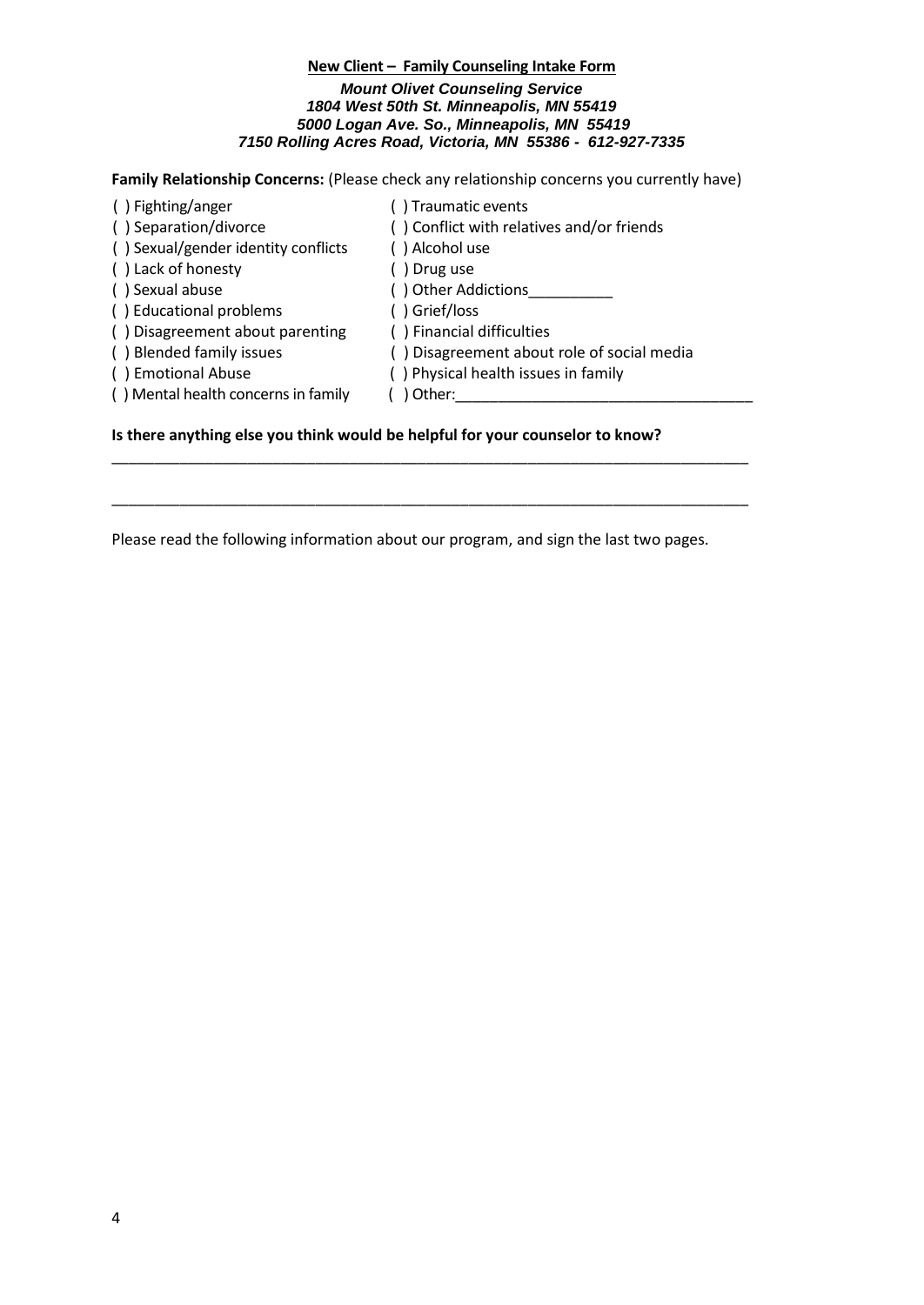## *Family Intake Form Mt. Olivet Counseling Service 1804 West 50th Street, Minneapolis, MN 55419 5000 Logan Ave. So., Minneapolis, MN 55419 7150 Rolling Acres Road, Victoria, MN 55386 612-927-7335 INFORMATION FOR CLIENTS & INFORMED CONSENT FOR FAMILY THERAPY*

#### **APPOINTMENTS AND SCHEDULING:**

**All appointments are scheduled with our Office Manager**, Molly Pach, by calling 612-927-7335 or emailing mpach@mtolivetcounseling.org. Press 10 to leave her a voice mail. It is your responsibility to schedule your appointments and keep them. Please be alert to how many appointments remain in your series and discuss your scheduling options as needed with your clinician. Psychiatric consultations are scheduled one appointment at a time. **We are not a crisis center.** The telephone is answered Monday through Friday, usually prior to 12:00pm. If you are in crisis or believe a crisis may arise, please call 911. We do offer some evening appointments. Sessions are 50 minutes long. If a client is late for their appointment, the appointment time will not be adjusted. Please contact Molly 24 hours in advance of the scheduled appointment time, if you need to cancel, so that your time can be given to someone waiting for an appointment. **A no-show, or a cancellation later than 24 hours prior to the scheduled appointment will be charged the session fee.** We reserve the right to decline scheduling of future appointments if there is a pattern of cancellations or no-shows.

#### **FEES**

Fees for members of Mount Olivet are \$50.00 per session for counseling and medication management services. Fees for non-members are \$100.00 per session. We do not work with third party payers/insurance companies. We do not send out monthly bills or keep record of payments. You are asked to pay for each session as it occurs unless you make other arrangements, and to ask for a receipt if you believe you will need one.

#### **E-MAIL & SOCIAL NETWORKING POLICIES**

If you send an email, we will generally only respond for purposes of scheduling or appointment reminders. Be aware that all e-mails are retained in the logs of your and Mt. Olivet Counseling Service's Internet service providers. While it may be unlikely that someone reads these, they are available to be read by the system administrator of the Internet service provider. You should also know that any e-mails we receive from you become a part of your legal and therapy records**. Please do not use SMS (texting), Twitter, Facebook, or LinkedIn to contact your therapist. These sites are not secure**. We do not accept friend requests or contact requests from current or former clients on any social networking site, since adding clients as friends or contacts can compromise your confidentiality and privacy. It may also blur the boundaries of our therapeutic relationship. If you have any questions about this, please ask your therapist when you meet.

## **CONFIDENTIALITY:**

The fact that you are a client ensures that all information about you, as well as the content of your sessions and phone conversations, will be held in strict confidence with the following possible exceptions:

- If you sign a Consent for Release of Information form, you authorize us to communicate specified information about you with one or more specified professionals or agencies outside of this office;
- In order to ensure the best 'possible care, the intern and professional staff meet regularly to consult and collaborate regarding client care;
- If your records are subpoenaed by signature of a judge, we are required to release them to the court; the therapist will not agree to testify in legal matters related or unrelated to therapy.
	- If you are using, mood-altering drugs including alcohol, while pregnant, we are required to report this information;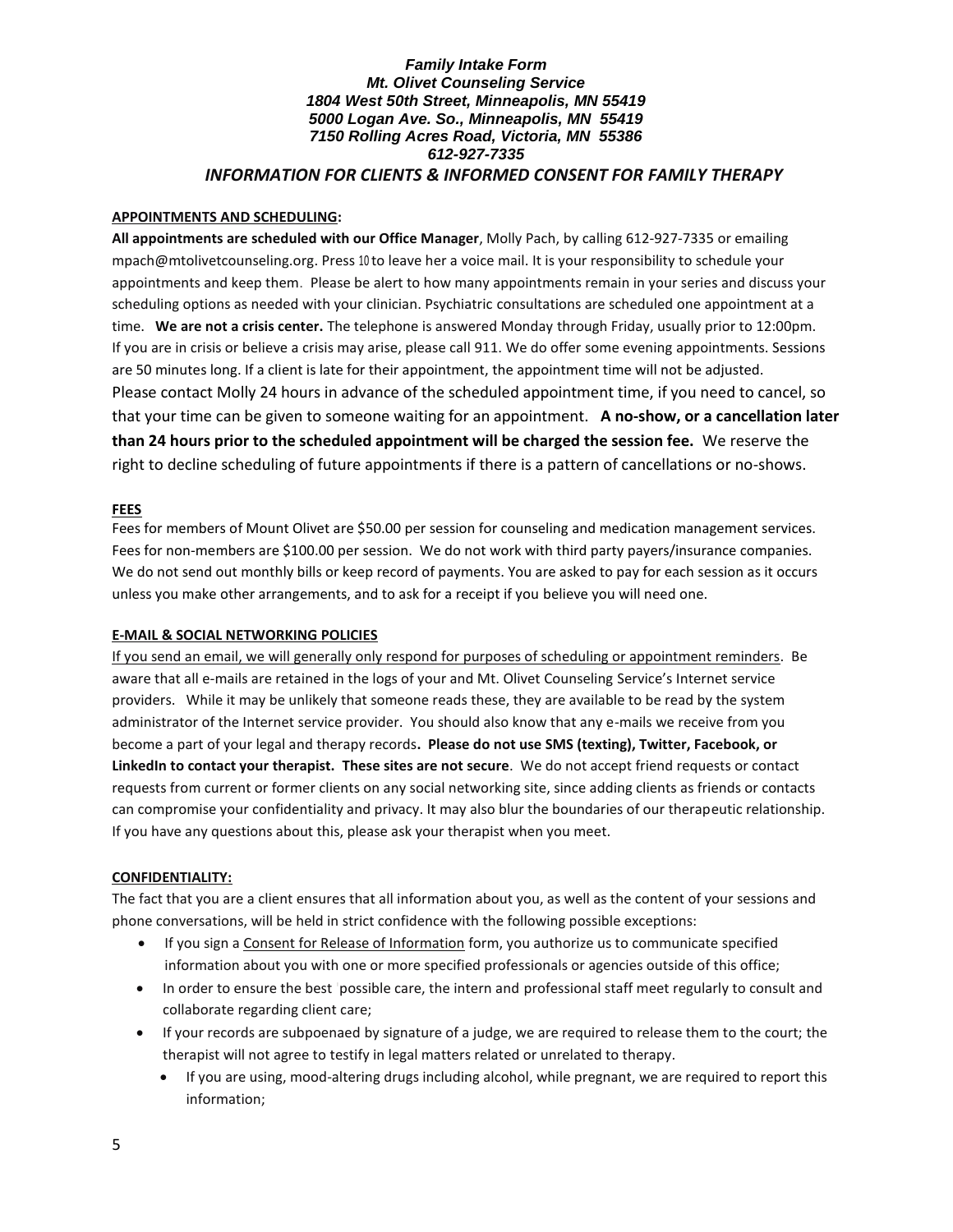## *Family Intake Form Mt. Olivet Counseling Service 1804 West 50th Street, Minneapolis, MN 55419 5000 Logan Ave. So., Minneapolis, MN 55419 7150 Rolling Acres Road, Victoria, MN 55386 612-927-7335*

- If you are a minor (under age 18), your parents have access to your records, unless:
	- o You are emancipated, (living away from home and paying your own way) you are pregnant, or
		- o You are in danger of harm from one or both of your parents;
- If you have previously had inappropriate sexual contact from any health care provider, and if you reveal the name of such provider, we are mandated to report this information to the appropriate licensing board;
- In the course of your session, if we have reason to suspect the abuse of a child or of a vulnerable adult, we are required by law to file a report of the alleged abuse to the appropriate county or state agencies. This report is required whether the alleged abuse occurs within your family or outside of it;
- In the course of your sessions, if, after careful and thoughtful consideration, we come to believe that there is a clear and imminent danger of your physically harming yourself or another person, we will take steps to prevent such potential harm, steps which will violate your confidentiality.
- Making threatening statements of harm to any Mt. Olivet Counseling Service staff person or their family, will result in termination of therapy and notification of proper authorities.

## **PHILOSOPHY**:

In most situations, the therapist's role is that of a consultant. The therapist's job is to help you think about what your problems are and explore possible solutions to your problems. The therapist will listen to you and give feedback about what they hear and what the therapist thinks your options are. Although the therapist will explore options with you, rarely will the therapist tell you what to do, because the decision and the responsibility to make changes in your life needs to be yours. Your job is to be more open and honest about yourself in therapy, than you are in social relationships and to be committed to the process of therapy. You are responsible for deciding what to talk about in each session and deciding what your goals are.

During the course of therapy, the therapist is likely to draw on various psychological approaches which stem from the nature of the problem and the assessment of what will best benefit you. If you are not getting what you want, you have the right to ask for other treatments or for a referral to other professionals. If the therapist believes they are not being helpful to you, the therapist also has an obligation to help you find someone who might be more helpful. You may terminate treatment at any time.

**Referrals:** We reserve the right to refer a client to a more appropriate type of therapy with other therapists if we assess that your needs are not likely to be best served by our staff.

**Referrals to our Psychiatrist or Internist at Mt. Olivet Counseling:** Clients are referred to our psychiatrist or internist only internally while maintaining a counseling relationship with one of our therapists.

**LEGAL WAIVER**: The therapist's role is for the sole purpose of the improvement of psychological and relational distress. The process of therapy depends on trust and openness during therapy sessions. Therefore it is understood by all parties that they are not to use information given to the therapist during therapy sessions, for any legal purposes. No attempt shall be made to subpoena the therapist's testimony or records to be presented in a deposition or court hearing of any kind, for any reason such as a divorce case. **If the therapist is required to appear as a witness, the party responsible for his/her participation agrees to reimburse him/her or MTOCS at the rate of \$200 per hour for the time spent traveling, preparing reports or any other case related costs.** 

## **LIMITATION ON CONFIDENTIALITY WHEN PROVIDING THERAPY TO COUPLES/FAMILIES:**

There are different expectations and limits about confidentiality in relational therapy than there are in individual therapy. When the therapist agrees to treat a couple or family, the therapist considers the relationship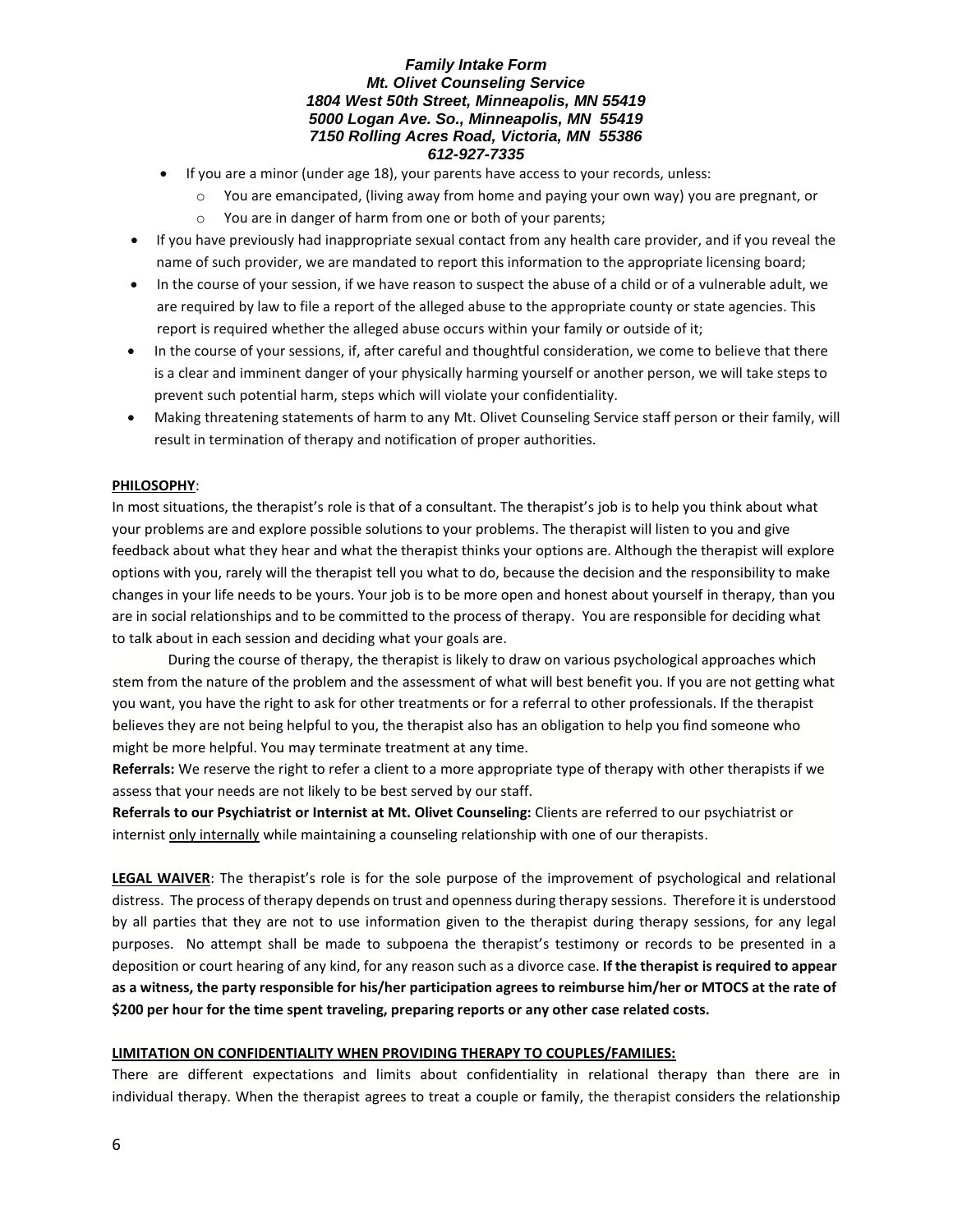### *Family Intake Form Mt. Olivet Counseling Service 1804 West 50th Street, Minneapolis, MN 55419 5000 Logan Ave. So., Minneapolis, MN 55419 7150 Rolling Acres Road, Victoria, MN 55386 612-927-7335*

between the couple/family members to be the client and hence the couple/family is the client. For instance, if there is a request for the treatment records of the couple, the therapist will need the authorization of both/all members before releasing confidential information. Also, if the therapist's records are subpoenaed, the therapist will assert the psychotherapist-patient privilege on behalf of the couple/family, not just an individual.

During the course of work with a couple/family, the therapist may see certain individuals alone for one or more sessions. These sessions are a part of the therapy for the couple/family, unless otherwise indicated. Generally, these sessions are confidential in the sense that the therapist will not release any confidential information to a third party unless required by law to do so or unless the therapist has your written authorization. Since individual sessions in the context of couple/family therapy can and should be considered a part of the treatment of the couple/family, the therapist will also seek the authorization of the other individual/s before releasing confidential information to a third party.

However, be aware that the therapist may need to share information learned in an individual session with the members of the family/couple, if determined in the best judgment of the therapist that it is important to share the information to effectively serve the therapy of the family/couple. The therapist will use their best judgment about such disclosures and will also, if appropriate, first give the individual the opportunity to make the disclosure. **Thus, if it is important to you to talk about matters which you don't want to share with anyone else, you might want to consult with a different therapist who can treat you separately.** 

**POSSIBLE RISKS OF THERAPY**: During therapy, remembering or talking about unpleasant events, feelings, or thoughts can result in experiencing discomfort or strong feelings of anger, sadness, worry, fear, or experiencing anxiety, depression, insomnia, etc. The therapist may challenge assumptions or perceptions or propose different ways of looking at, thinking about or handling situations that could cause clients to feel upset, angry, depressed, challenged, or disappointed. Attempting to resolve issues in relationships may result in changes that were not originally intended.

Therapy may result in the need for decisions about changing behaviors, employment, substance use, schooling, housing, or relationships, although those decisions are always the clients' to make. Change will sometimes be easy and swift, but sometimes it will be slow and even frustrating. There is no guarantee that couples/family therapy will yield positive or intended results. The changes that any partner/spouse/family member makes may have an impact on any of the family members.

## **INFORMED CONSENT FOR COUPLES/FAMILY THERAPY**

I understand that couples/family therapy begins with an evaluation of our family/relationship history and current concerns.

I understand the policies described in the Information For Clients and Informed Consent for Family Therapy and accept them as conditions for beginning therapy with the therapist.

I understand the Limits of Confidentiality.

I have been given the chance to ask questions and discuss confidentiality and disclosure policies with the therapist. I also understand that the information discussed in therapy is for the purpose of therapy only and is not intended

to be used in legal proceeding between me and others, including my partner/spouse/family members.

I agree that the role of the couple/family therapist, is to be limited to that which will therapeutically benefit the relationship, and that I will not attempt to gain an advantage in any legal proceeding from my therapy.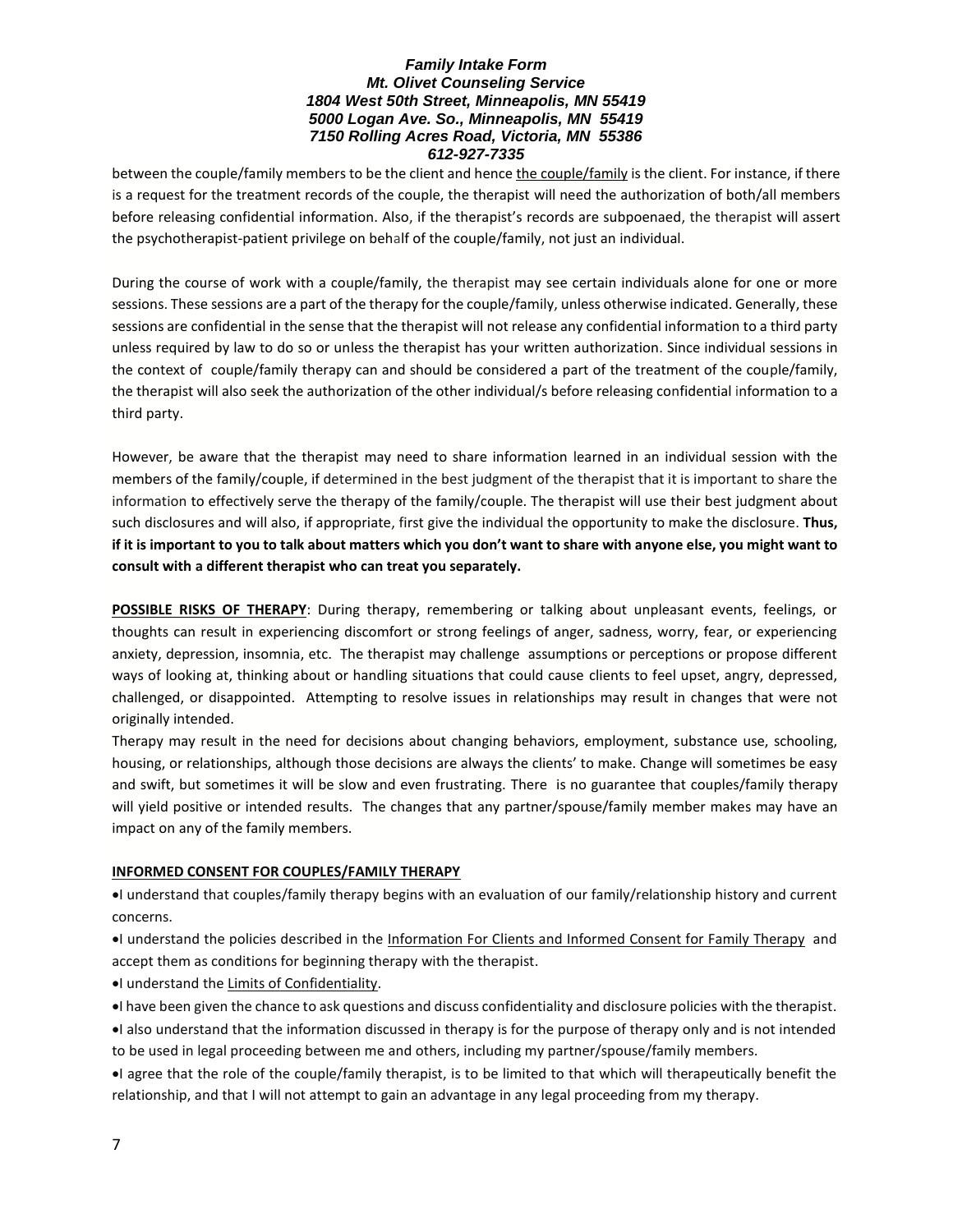## *Family Intake Form Mt. Olivet Counseling Service 1804 West 50th Street, Minneapolis, MN 55419 5000 Logan Ave. So., Minneapolis, MN 55419 7150 Rolling Acres Road, Victoria, MN 55386 612-927-7335*

**I agree not to ask the therapist to testify in court, whether by person, or by affidavit. I also agree to instruct my attorneys not to subpoena the therapist. I understand that this agreement may not prevent a judge from requiring the therapist's testimony, even though he/she will work to prevent such an event.** 

I agree to share responsibility with the therapist for the therapy process, including goal setting and termination.

I understand that entering into couple/family therapy, working toward change and engaging in the process of therapy has some risks. I accept that these changes can have both positive and negative effects and agree to clarify and evaluate the potential consequences of these changes before continuing with them.

#### **INFORMED CONSENT FOR EVALUATION AND TREATMENT**

I acknowledge that I have read and received the INFORMATION FOR CLIENTS and the policy of INFORMED CONSENT FOR COUPLES/FAMILY THERAPY, and that I enter into therapy in agreement with this policy

| Date ________________ |
|-----------------------|
|                       |

#### **PAYMENT AGREEMENT**

I agree to pay for each session at the time of session. I will provide notification to the Counseling office prior to 24 hours before the scheduled appointment time if I need to cancel my appointment.

I understand that a **no-show, or a cancellation later than 24 hours prior to the scheduled appointment will result in my being charged the session fee.**

**Signed \_\_\_\_\_\_\_\_\_\_\_\_\_\_\_\_\_\_\_\_\_\_\_\_\_\_\_\_\_\_\_\_\_\_\_\_\_\_\_\_\_\_\_ Date \_\_\_\_\_\_\_\_\_\_\_\_\_\_**